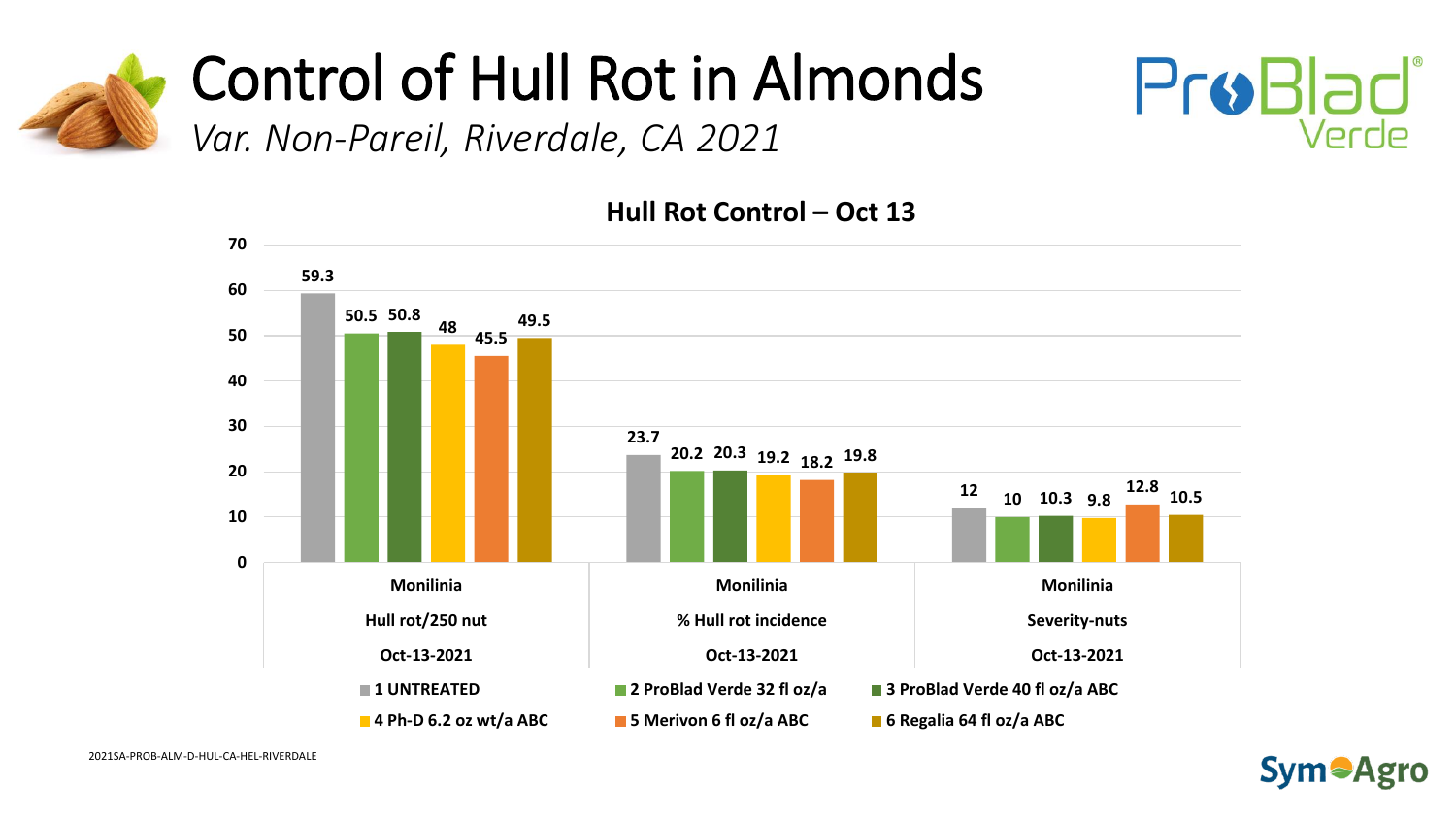



*Var. Non-Pareil, Riverdale, CA 2021* 



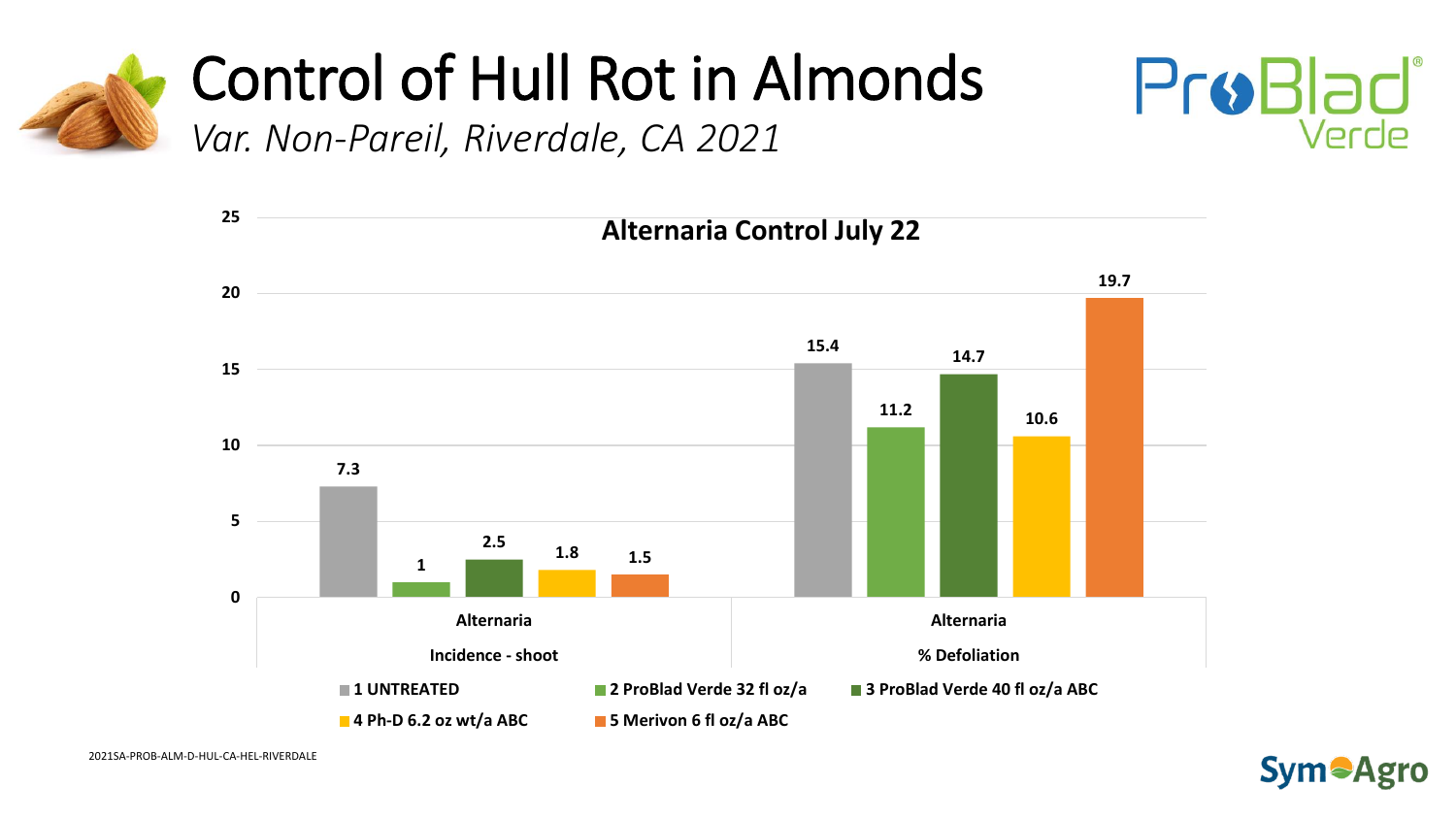

*Var. Non-Pareil, Riverdale, CA 2021* 





**Alternaria/Monilinia Control Early Season**